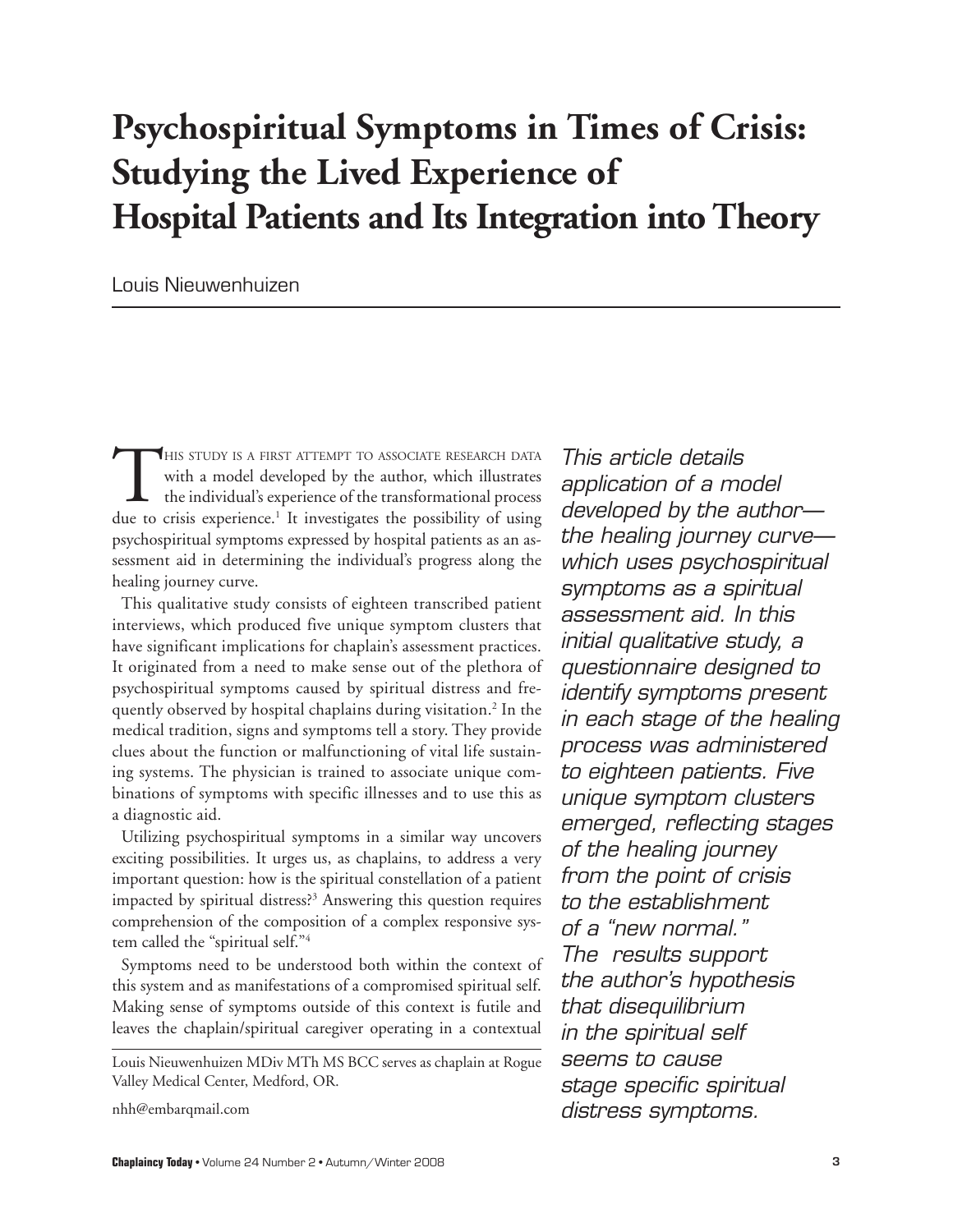vacuum.5 Spiritual care is poorly practiced when it reverts to such a band-aid approach to issues that define the very core of the individual.

The author's initial approach to this challenge was to create a multilevel model of the spiritual self, superimposed with a schematic illustration of the transformational process involved in the healing journey. The resulting diagram suggested the occurrence of clusters of unique spiritual distress symptoms at distinctive phases of the healing process.

The author tested his initial theory against the lived experience of patients who were in the midst of transformative situations. Following is a brief review of the spiritual self and the healing journey curve, which were detailed in an earlier article published in the *Journal of Pastoral Care & Counseling*. 6

### **The spiritual self**

The spiritual self is not separate from the physical, psychological or social self; it is simply a natural, interconnecting dimension.7 An evergrowing body of scientific research supports the idea of multiple complex connections between the psychological, physical and spiritual components of individuals.8

In a rich academic history of more than 150 years, psychologists have argued that the deepest and most fundamental component of the self is to be found in everything from primal drives to societal influences to subjective experience to the individual's ability to learn to stable enduring characteristics. Supported by the work of Bowlby, Epstein, Kauffman and Janoff-Bulman, the author argues that the deepest and most fundamental component of the self is spiritual in nature and

that it is centered in the individual's core beliefs.<sup>9</sup>

Core beliefs typically relate to the individual's beliefs regarding fairness and justness of the world; meaningfulness of the world; trustworthiness of others; safety of self and others; and self-efficacy, self-worth and expected future. They form the hard frame of the individual's identity and shape the templates that represent the individual's roles, habits and typical behavior.10

As explained in the JPCC article, the author posits that the spiritual self consists of three distinguishable levels each containing a vital balance that helps to maintain equilibrium throughout the whole system:

- Core beliefs level, shaped by a balance between existing core beliefs and every new experience.
- Personal and spiritual practice level, shaped by the balance between the "walk" and the "talk."
- Skills level, which stays intact through the successful application of coping behaviors to past or present situations.

The spiritual self finds its greatest equilibrium in the absence of spiritual distress symptoms. Conversely crisis or illness causes disequilibrium, resulting in the appearance of spiritual distress symptoms. The author defines spiritual distress as a break or a disconnect due to overstretched resilience, which renders one or more levels of functioning unable to maintain an acceptable level of equilibrium. The presence of spiritual distress symptoms often leads to a permanent and painful restructuring of the whole self system.<sup>11</sup>

## **The healing journey curve**

The healing journey curve works in close conjunction with the multi-tiered spiritual self but represents a different dimension. While the spiritual self system may be labeled as a complex self-organizing system primarily focused on discrepancy production and reduction, the Healing Journey Curve acts as a process model, focused on tracking the individual's progression through the healing process. Self-organization is a term used in systems theory relating to the evolution of order from random parts based on the constellation of the environment. Albert Bandura's social cognitive motivational theory and Klein's control theory explains how individuals can produce personal goal-behavior discrepancies. The existence of such a discrepancy, whether self enforced or enforced by an external entity, creates a selfcorrecting tendency to reduce it.<sup>12</sup>

Prior to a crisis, life generally unfolds according to the individual's expectations. The author refers to this state as the old normal. Then disaster strikes, overwhelming the individual's coping mechanisms. Four stages of crisis may be identified. (See Figure 1, p. 5.)

- 1. Period of mounting tension and disorganization.
- 2. Gathering and mobilization of resources.
- 3. Application of these resources and adaptation to new circumstances.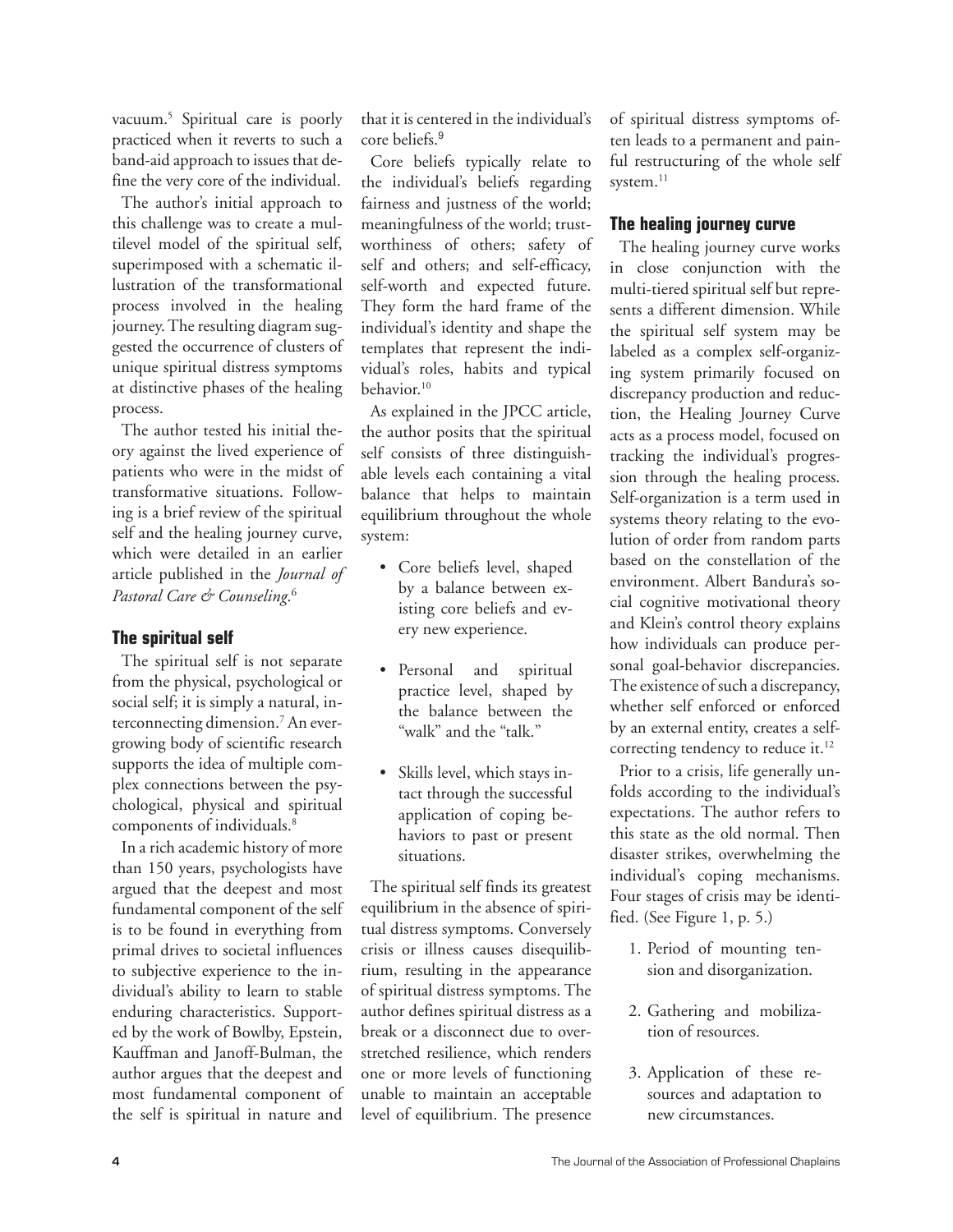## **Four stages of crisis Figure 1**



4. Stabilization and settling into a new normal, frequently experienced as a changed and often more refined level of functioning.<sup>13</sup>

Erikson discusses the importance of the successful negotiation of certain developmental tasks in order for an individual to progress through lifetime development. Once the individual solves these stage specific developmental tasks s/he progresses to the next and more advanced developmental stage.<sup>14</sup>

Superimposing this curve on the multi-tiered spiritual self generates a multidimensional model that specifically explains the spiritual dynamics experienced by an individual during times of crisis. The healing journey diagram is specifically tailored as a micro slice of a patient's spiritual movement

through a trauma induced healing process.

Where authors like Erikson and Fowler did valuable work on lifetime developmental processes, this model is focused on explaining and assessing only a single crisis induced transformational process, making it ideal for use in the hospital environment. The six stages coincide with the different levels of the spiritual self. It presents the assessor with a schematic of the individual's sequential progression through the healing process and begs the question about the association between psychospiritual symptoms and specific stages of the journey. The answer to this question has significant implications for chaplain's assessment practices. The healing journey diagram maps the healing path indicating the spiritual work done by those in crisis in each of the levels of the three-tiered spiritual self.15 (See Figure 2, p. 6.)

## **Background and literature review**

As the practice of spiritual care is a developing discipline, there are many voices asking for more research based assessment tools and intervention strategies.<sup>16</sup> A literature search reveals a host of spiritual care assessment tools and models of intervention. Few, however, are backed by published research results or present explicit anthropological or personality theories that underly their assumptions.<sup>17</sup> Even fewer present process models focused on the spiritual/emotional healing process.<sup>18</sup>

Although healing process models related to grief, crisis management and myth do exist, they rarely incorporate the role of deep-seated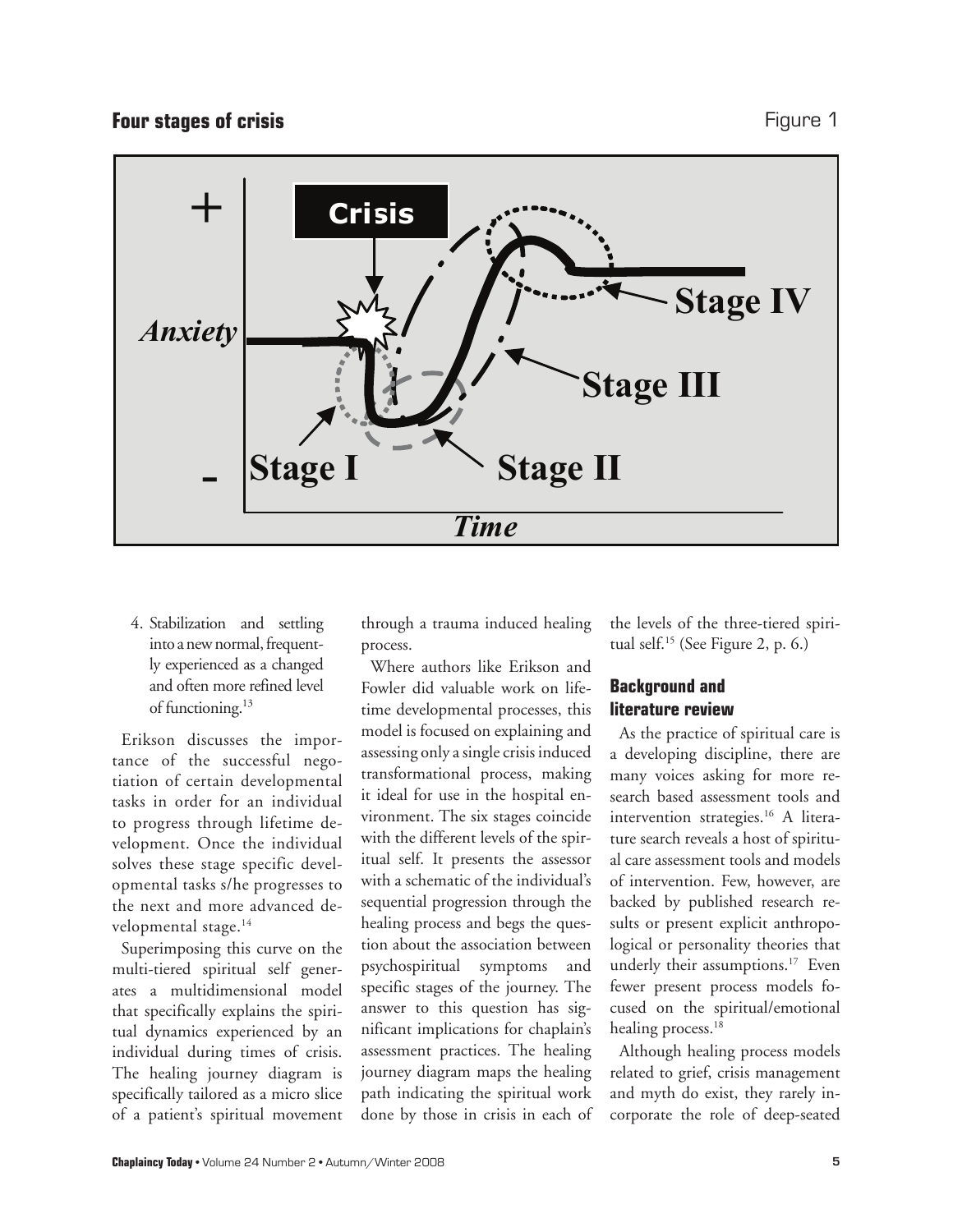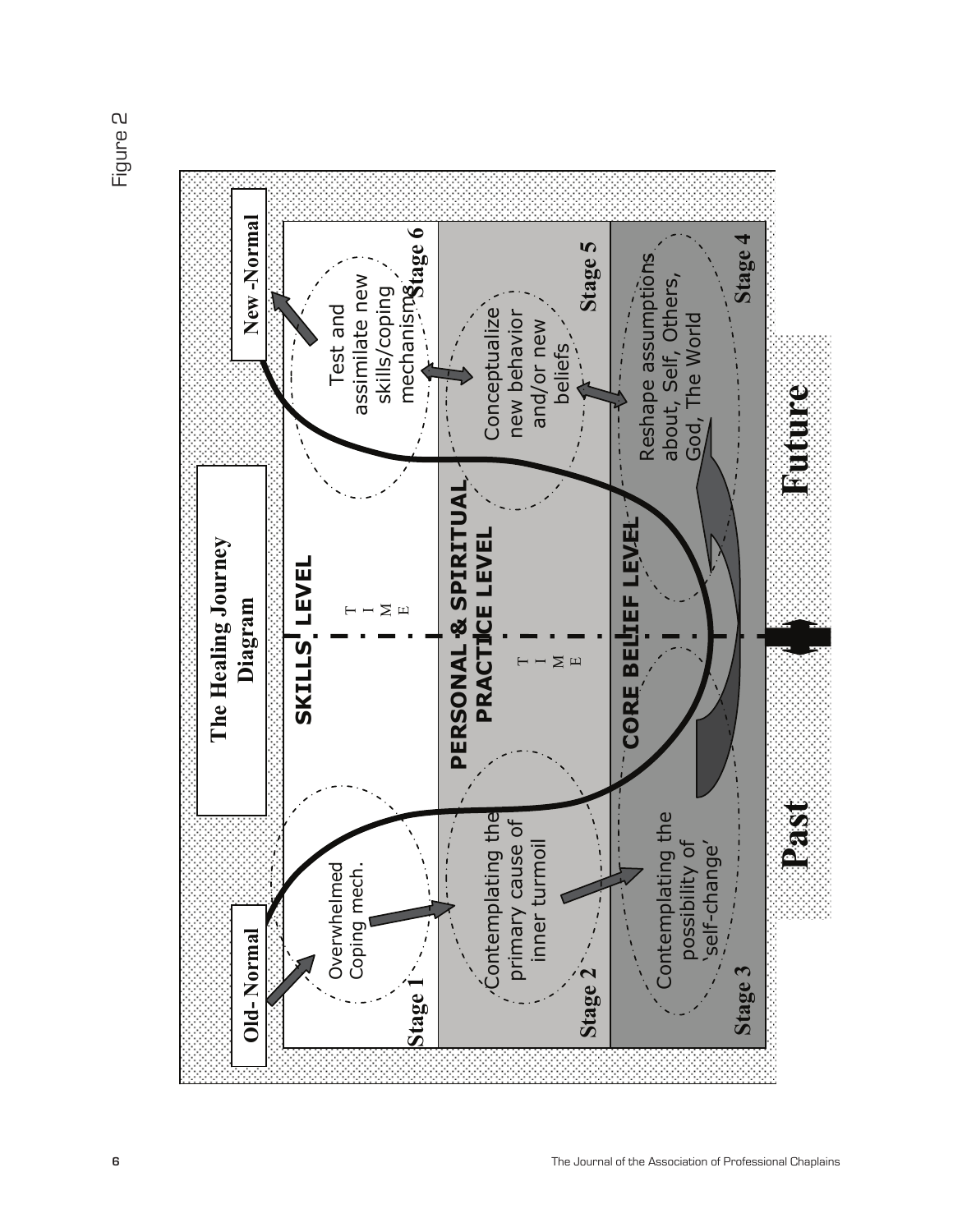spiritual beliefs and the process of utilizing and or adjusting these beliefs. The author could not find any research-based models that both integrate spiritual beliefs into the healing process and explain the impact thereof on the individual's personality structure.

Extensive work has been done within the disciplines of traumatology and grief to group and label physical and psychological reaction or symptoms related to adverse events. However, while they recognize the existence of a spiritual dimension, these disciplines seem to be content with using psychological verbiage in their reference to distress.<sup>19</sup> Within healthcare, nursing and psychiatry have created academic definitions and lists of symptoms related to spiritual distress, viewing it as a part of total pain.20

Over the past two decades, pastoral care's need for a better understanding of spiritual pain has produced a flurry of published work, most of which focuses on a core cluster of spiritual distress symptoms arising out of loss of relationship, of meaning, of purpose and/or of hope.<sup>21</sup> These usually are accompanied by feelings of anxiety, anger, confusion, loneliness, questioning, guilt, shame, bitterness and/ or despair.22 Though these symptoms ring true as authentic spiritual distress symptoms, they rarely are presented in a systematic way.

### **Alleviating spiritual distress**

The challenge surrounding the question of spiritual distress symptoms is twofold: identification of symptoms and their informative value. Pastoral care literature and research seem to provide a means for the first; however, exactly how these symptoms inform and guide pastoral care practice continues to evolve.

A reforming healthcare system in the United States is moving away from a reactive paradigm focused on the relief of symptoms and toward a more proactive emphasis on etiology and prevention.<sup>23</sup> These two paradigms essentially differentiate themselves by the way they observe and utilize symptoms. The former is based on two assumptions:

- 1. Symptoms experienced by a patient inform the practitioner that the individual is ill.
- 2. Once these symptoms are successfully treated, the patient is no longer ill.

Alternatively, a healthcare approach focused on etiology and prevention has three very different assumptions:

- 1. Symptoms inform the practitioner that something is wrong.
- 2. The practitioner uses these symptoms to arrive at a causal understanding of why an individual's system produces this particular combination.
- 3. The practitioner treats the cause, rather than the symptoms, in the assumption that the symptoms will subside once the problem is treated successfully.

In a reforming and evolving spiritual care discipline, the challenge becomes one of identifying spiritual distress symptoms and understanding what these symptoms are communicating about the dynamics within the spiritual self.

In his quest to listen for and to understand the language of spiritual distress symptoms, the author hypothesized that disequilibrium on the different levels of the spiritual self causes stage specific spiritual distress symptoms. His primary objective in this study was to identify them.

### **Study design and methods**

This preliminary study was explorative and phenomenological in nature. Intentional sampling was used to capture a target population of patients in Rogue Valley Medical Center of Southern Oregon. Patients were recruited from cardiac, medical, oncology and postsurgical units as these are the open floor units most frequently served by pastoral care. Patients admitted to these units typically are conscious and do not experience immediate acute life-threatening traumatic events.

Recruitment focused on patients requesting chaplain support as the working assumption was that they were most likely to be in crisis and would therefore display spiritual distress symptoms. This population was narrowed by asking recruiters to make interview requests only to those patients who verbalized a crisis experience related to their hospitalization.

Due to Institutional Review Board (IRB) requirements, interviewers were not permitted to assume both the roles of spiritual care provider and interviewer. Thus, chaplains providing normal spiritual care and therefore involved in recruitment referred patients to one of four board certified chaplains (BCCs), who conducted the interviews.

Ultimately, twenty-eight requests were made to patients within a fiveweek period. Eighteen agreed to participate and completed audio-taped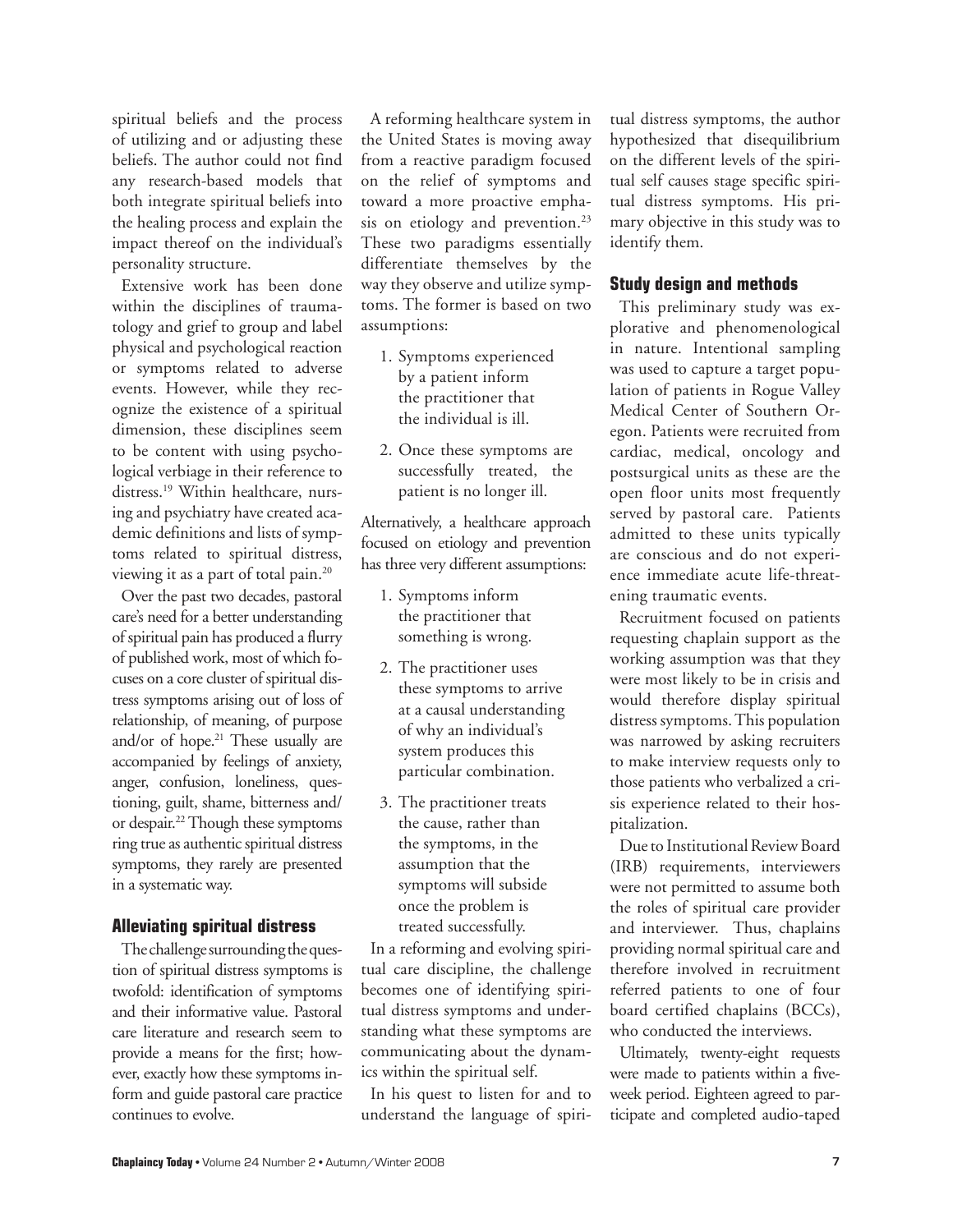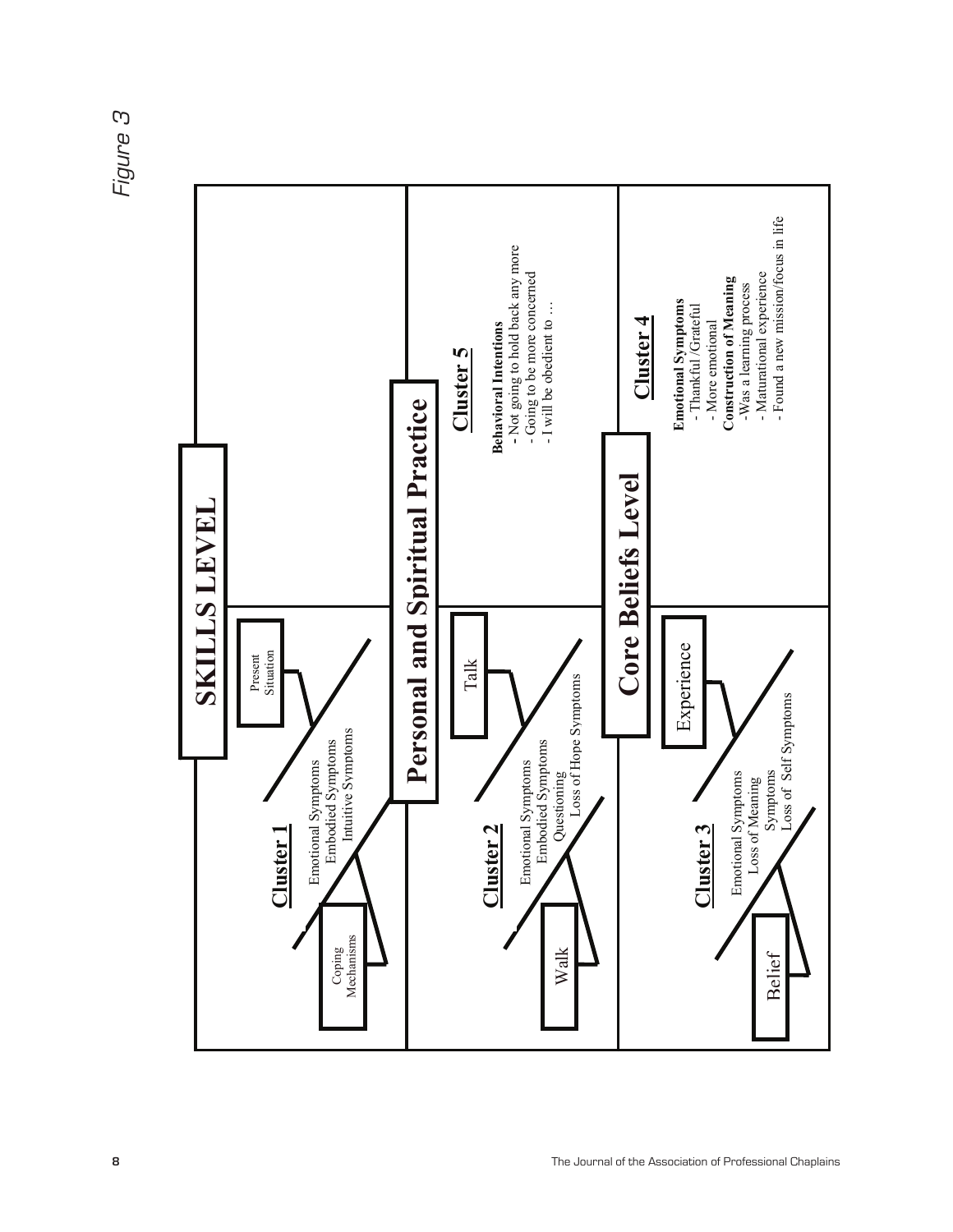interviews. Ten were female, and eight were male. They ranged in age from fifty-two to seventy-six.

Patients were asked twelve openended questions which probed for psychospiritual symptoms. These questions were designed to identify those symptoms presenting themselves in each of the stages of the healing process. (See p. 14 for a copy of the questionnaire.)

Stage one questions pertained to the individual's first reaction to the crisis. This stage of the healing journey overlaps with the first level of the spiritual self and occurs as the individual's coping mechanisms are overwhelmed by the crisis at hand.

Stage two of the healing journey overlaps with the second level of the spiritual self and relates to the individual's attempt to maintain balance between current personal or spiritual practice assumptions and the application thereof. Questions focused on the appearance of psychospiritual symptoms resulting from the impulse to cling to or to question existing spiritual practice assumptions and probed for fears of loss.

Stage three, which overlaps with the third level of the spiritual self, is concerned with the balance between core beliefs and real life experience.<sup>24</sup> Core beliefs are formed through the integration and meaningful organization of the sum of an individual's cognitive and experiential memories. They continue to be shaped by in-the-moment experiences and hope or dreams for the future.

As a result of this massive integration campaign, core beliefs frequently are hard to call to the conscious mind. They are general, abstract, show perseverance even in the face of contradictory evidence

and seem to be hierarchically organized in terms of value to the individual. They form the hard frame of the individual's identity and shape the templates that represent the individual's roles, habits and typical behavior. Core beliefs typically relate to the individual's beliefs with regard to the following:

- Fairness and justness of the world.
- Meaningfulness of the world.
- Trustworthiness of others.
- Safety of self and others.
- Self-efficacy and self-worth.

The question pertained to the contemplation of whether deep personal change was occurring.

Stage four, still located within the third level of the spiritual self, relates to the reconstruction of compromised core beliefs. The questions at this stage inquired about core belief adjustments, moving from contemplation of whether change was occurring to the individual's experience of the change and its effect.

Stage five represents the reconstruction of roles and habits within the personal and spiritual practice level—the second level of the spiritual self. The question for this stage focused on intended changes in roles and habits, i.e., what will be different.

Stage six coincides with the restructuring of the skills level—first level of spiritual self—and relates to adjusted coping strategies, i.e., the new normal. The question focused on how the individual would handle a similar situation in the future.

As a result of their differing stages of progression through the healing journey curve, not all patients were able to answer all questions. All interviews were transcribed to paper and digital format. Additional demographic details were logged, and all confidentiality protocols were followed.

Psychospiritual symptoms expressed during the interviews were grouped by stage. The raw data was processed by three of the BCC interviewers, who identified the types of pscychospiritual symptoms occurring within each stage.

## **Outcomes**

Although there was some overlap between responses to different questions, five unique symptom clusters emerged. (See Figure 3.)

Stage one symptoms were divided into three subgroups: emotional, embodied and intuitive. Emotional symptoms included, anger, stress, crying, fear and anxiety. Embodied symptoms included physical pain, anxiety and eczema. Intuitive symptoms included the feeling that the individual knew that something was wrong or was going to happen. Symptoms not expressed by the study population that may fall into this category include the following: numbness, labile emotions, diminished mental capacity, eating/sleeping disturbances, headaches, weight gain/loss.

Stage two symptoms also were divided into three subgroups: emotional, embodied and questioning. Emotional symptoms included guilt, shame, fear, depression and feeling trapped. Issues related to guilt and forgiveness are central to the Christian tradition. A recent study indicates that forgiveness training actually lowers a patient's blood pressure.25 Embodied symptoms generally were expressed as a feeling of being worn out. The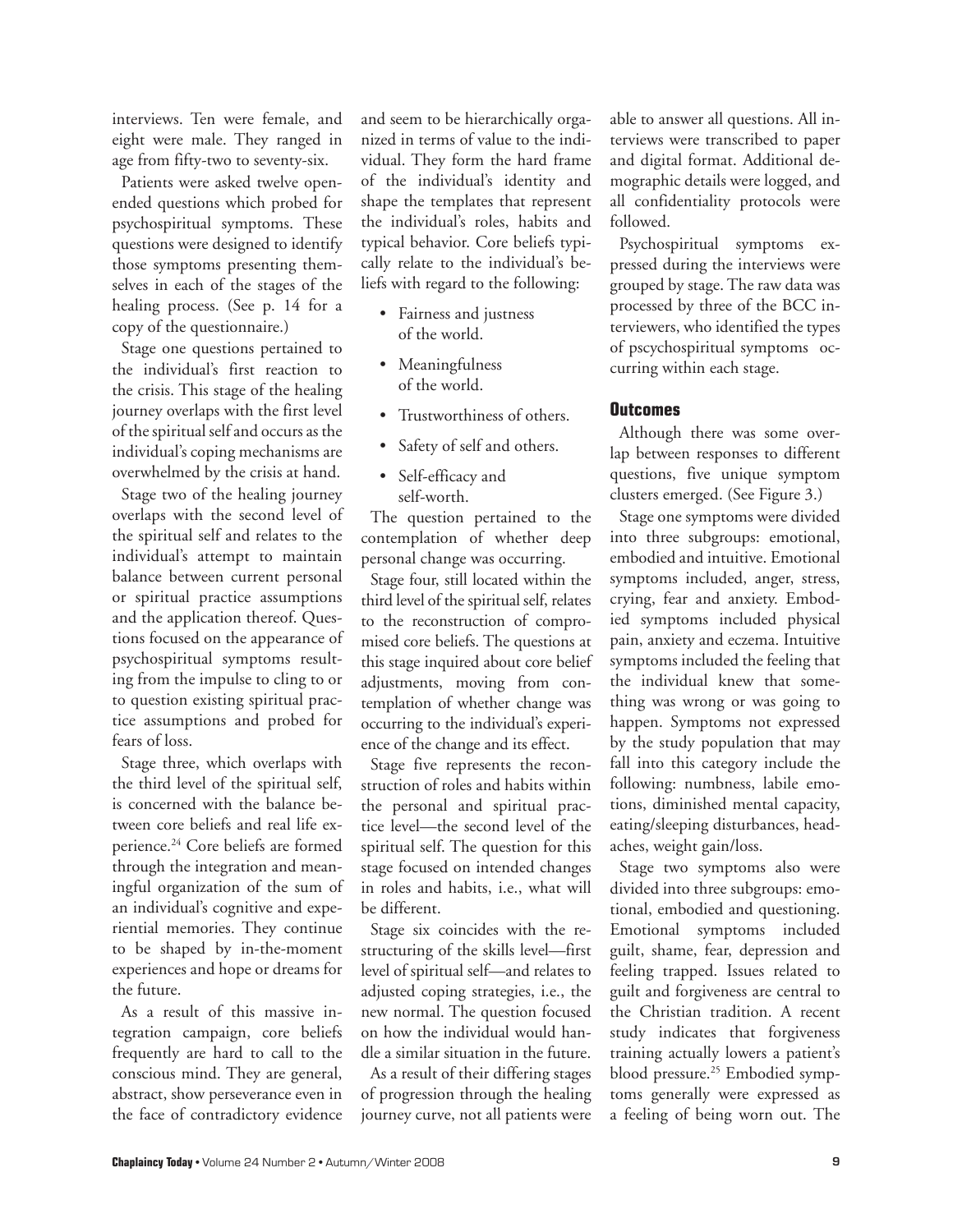questioning subgroup was voiced as why me, what did I do to deserve this, could I have done something differently as well as doubt relating to God and feelings of abandonment.<sup>26</sup> An additional potential sub-group is loss of hope.

Stage three symptoms were divided into two subgroups: emotional and loss of meaning. Emotional symptoms included feeling terrified, angry and frustrated. Loss of meaning symptoms related to disillusionment, disbelief and seeing no purpose in current reality. Another potential sub-group is loss of self, which relates to the loss of "who or what I once was." This essentially acknowledges that "I will never be the same."

All of the above-mentioned symptoms seem to be characterized by a negative, painful and deconstructing ambiance. Although this was to be expected in an inquiry about spiritual distress symptoms, respondents also expressed positive, reconstructing effects based on the situation at hand.

Stage four produced positive symptoms that may be subdivided into two groups: emotional and the construction of meaning. Emotional symptoms such as being more emotional and being grateful or thankful were recorded. Responses relating to the construction of meaning included statements such as the following:

- It was a learning process.
- It was a maturational experience.

Some also spoke of finding a new focus or mission in life.

Stage five questions also produced positive symptoms relating to new intended habits or behavioral patterns. Patient responses included the following:

- I am not going to hold back any more.
- I am going to be more concerned about others.
- I will be obedient to God.

## **Discussion**

The data collected in this study provide the opportunity to identify and group patient reported symptom clusters, creating several points of reference along the healing journey curve. In Figure 3, cluster one represents initial shock reactions to traumatic situations frequently observed in emergency departments (EDs) across the country.

Cluster two also manifests significant emotional and embodied symptoms; however, it is differentiated from the initial numbing shock reaction by displaying greater cognitive processing. Individuals attempt to make sense of their predicaments by evaluating existing habits, behavioral patterns or even God's intentions against the immediate disorienting experience. Their inability to provide immediate answers to these questions may result in loss of hope symptoms.

In cluster three, the emotional symptoms show a greater emphasis on the experience of loss and the acknowledgement that the "old me" may have changed forever. This symptom cluster primarily relates to the individual's existential identity, implying that a painful change may be imminent in what is normally a safe and stable sanctuary.

Loss of meaning and/or loss of self symptoms alert the chaplain to

a disconnect at the individual's existential core. This symptom cluster should not be confused with cluster two where the individual's attention is focused on personal and spiritual practice—the "how to" of the spiritual self. This level is concerned with the "being" and identity of the spiritual self and should be treated as such by the chaplain, who must guard against anecdotal "how to" advice.

Cluster four symptoms indicate a significant transformation in the core beliefs or the being of the spiritual self—essentially a change in identity. The individual's assumptive world is rearranged and adjusted in order to incorporate the crisis causing situation into the existing view of self, the world and beingin-the-world. Once this work has been completed, the individual may look back on it as a learning experience, which has produced gratefulness for the refinement or recreation of the self. This often takes the form of a new mission or focus in life.

An individual who presents cluster three symptoms, finds him/herself in the dark night of parting with that which previously provided meaning and stability, and ultimately experiences the deconstruction of the spiritual self. It is only through accepting the death of the old self that the reconstruction associated with the birth and excitement of the new spiritual self may begin.

Cluster five is a natural response to the transformation that occurs at the core beliefs level. These symptoms represent new behavioral intentions, the hope of a better future and a greater inner ability to deal with future crises.

The structure and sequence of these five symptom clusters illuminates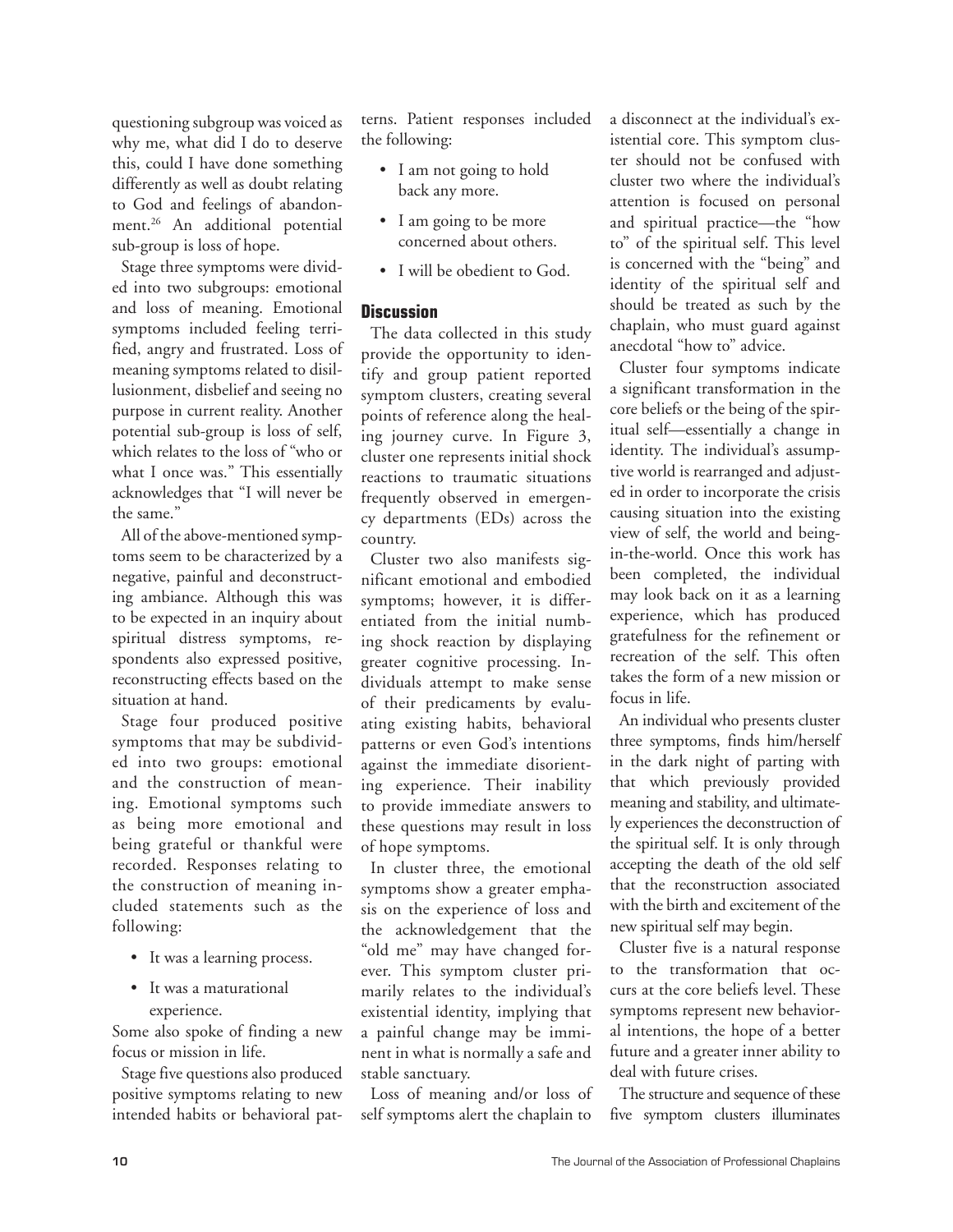three important psychospiritual dynamics within the spiritual self:

## *1. Deconstruction and reconstruction of the spiritual self*

There is a clear distinction between the deconstruction and the reconstruction of the spiritual self following a traumatic situation reaching its critical mass for an individual.27 Clusters one through three, characterized by discomfort and inner turmoil, represent disorientation and deconstruction.

Clusters four and five, characterized by a new creative lease on life and hope for the future, represent reorientation and reconstruction. This natural and ancient death and rebirth rhythm occurs numerous times throughout any person's life and must be understood and assessed accurately by chaplains.

### *2. Difference between "doing" and "being" functions*

This dynamic relates to the difference between level two symptoms, i.e., the "doing" functions, and level three symptoms, i.e., the "being" functions, of the spiritual self. Being relates to the individual's existential identity. As several studies have found correlations between existential well-being and spiritual or religious well-being, it is clear that the content and structure of identity forming core beliefs is an important consideration.<sup>28</sup>

Thomas Webb affirms this conclusion by explaining that the recovery from spiritual symptoms is central in an individual's identity.29 It is therefore important to understand that being is the bedrock of the spiritual self, which shapes and informs doing. Though they cannot be separated, this distinction needs to be clear.

## *3. Transformation of the individual's core beliefs*

The third and most crucial psychospiritual dynamic plays out within the core beliefs level, the being domain. It is evidenced by the transition from cluster three to four, which represents a transformation of the individual's core beliefs and indicates an essential change in identity. In nursing and psychological language, this magical transformation has been referred to as self-transcendence or struggle and breakthrough.<sup>30</sup>

Vladimir Prop refers to it as the struggle and victory found in ancient hero folklore stories.<sup>31</sup> Christian Scripture refers to this transitional process through a variety of stories and metaphors, e.g., the prodigal son, the parable of the seed that must die in order to grow, Jacob's name change following his struggle with the angel and, finally, the death and resurrection of Jesus Christ.

Participants in a phenomenological study conducted by Carol Smucker explained their transformation by describing spiritual distress as a time of increased emotional vulnerability and openness to change.<sup>32</sup> Indeed, such transformation seems to be characterized both by change *and* by stability.

Change within the core self implies a partial reconstruction of the whole rather than a total replacement of the old self. There needs to be some stability of being to create an environment within which the altering process may occur. Change and stability therefore should not be seen as contradictory or opposing forces, but rather as intertwined transformational agents.<sup>33</sup>

## **Conclusion**

This study was a first attempt to associate research data with a recently developed model. Though the sample size was small, the results were congruent with the author's model as well as with other literature. Further, the outcomes of this study support the author's primary hypothesis. Disequilibrium in the spiritual self does seem to cause stage specific spiritual distress symptoms.

The next step is replication of this study with larger populations and more finely tuned research designs aimed at further exposing the dynamics involved in the healing journey. Such continuing research may provide deeper insights that not only strengthen the discipline of pastoral care but also answer the call for well grounded, authentic spiritual assessment theories.

The author's primary goal in the application of this data lies in the area of spiritual assessment. To that end, he invites those engaged in the topic to participate in the debate and development of more uniform and widely used spiritual assessment instruments.<sup>34</sup>  $\phi$ 

## **References**

<sup>1</sup> Louis Nieuwenhuizen, "Spiritual care illustrated: Creating a shared language," *Journal of Pastoral Care & Counseling*  61, no. 4 (2007): 329-41.

2 Mark Bartel, "What is spiritual? What is spiritual pain?" *Journal of Pastoral Care & Counseling* 58, no. 3 (2004): 187-200.

3 Siroj Sorajjakool et al., "Chronic pain, meaning and spirituality: A qualitative study of the healing process in relation to the role of meaning and spirituality," *Journal of Pastoral Care & Counseling* 60, no.4 (2006): 369-78; Paul L. Kimmel, Seth L. Emont et al.,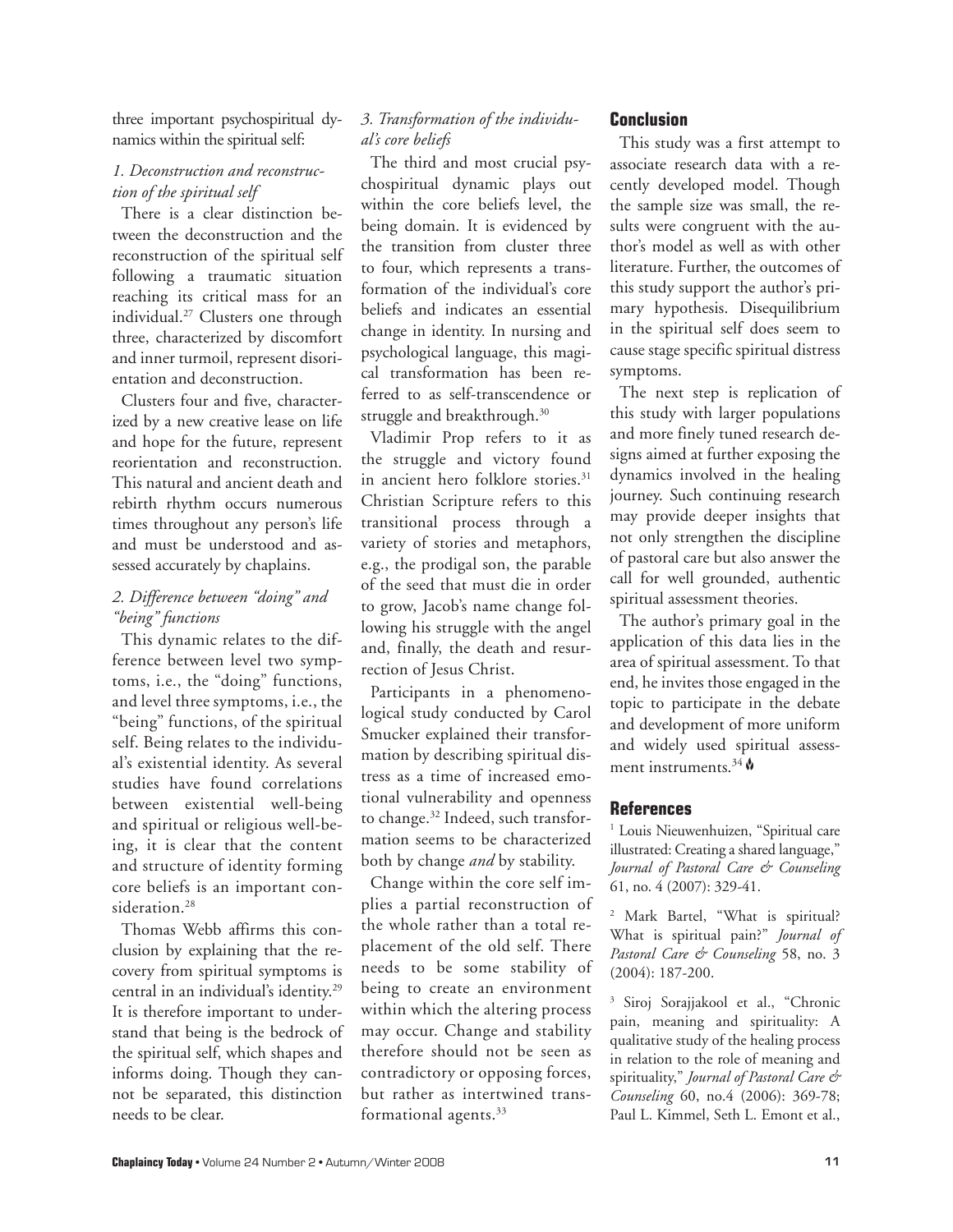"ESRD patient quality of life: Symptoms, spiritual beliefs psychosocial factors and ethnicity," *American Journal of Kidney Diseases* 42, no. 4 (2003): 713-21, found that pain, along with psychosocial and spiritual factors, is an important determinant of quality of life for patients in their study.

4 K. Dooley, *Complex Adaptive Systems*, Arizona State University, 1996. http://www.eas.asu.edu/~kdooley /casopdef.html

5 Denice Adcock Colson, *Stop Treating Symptoms and Start Resolving Trauma* (Bloomington, IN: Author-House, 2004).

6 Nieuwenhuizen, "Spiritual care."

7 Larry VandeCreek and Laural Burton, "Professional chaplaincy: Its role and importance in healthcare" *The Journal of Pastoral Care* 55, no. 1 (2001). In this white paper, the authors state that the Spirit is a natural dimension of every person.

8 Antonio Damasio, *Descartes Error: Emotion Reason and the Human Brain* (New York: Putnum Berkley Group, Inc., 1994); Joseph E. LeDoux, *The Emotional Brain* (New York: Touchstone, 1996); Daniel Goleman, *Emotional Intelligence* (New York: Bantam Books, 1997); Candace Pert, *Molecules of Emotion: The Science Behind Mind-body Medicine* (New York: Scribner, 2003).

9 John Bowlby, *Attachement and Loss,*  vol. 1 (London, Pimlico edition: Random House, 1997); S. Epstein, "The self-concept: A review and the proposal of an integrated theory of personality," in *Personality: Basic Issues and Current Research* (Englewood Cliffs, NJ: Prentice-Hall, 1980); Jeffrey Kaufman, *Loss of the Assumptive World* (New York: Brunner-Routledge, 2002); Ronnie Janoff-Bulman, *Shattered Assumptions: Towards a New Psychology of Trauma* (New York: The Free Press, 1992).

<sup>10</sup> George S. Everley, Rob Dewey et al., *Pastoral Crisis Intervention Course Workbook* (Ellicott City, MD: International Critical Stress Foundation, Inc., 2002); Janoff-Bulman, *Shattered Assumptions*.

11 W. S. Overcash, L. G. Calhoun et al., "Coping with crisis: an examination of the impact of traumatic events on religious beliefs," *Journal of Genetic Psychology* 157, no. 4 (1996), 455-64; F. F. MacDonald, "Social work notes: Crisis for change," *Annals of the American Psychotherapy Association* (2002), M. I. Fischer, "From crisis to growth: Race, culture, ethnicity, conflict and change," *Education* (Winter 2003); K. Erin, "Embracing crisis and cultivating change: Engle and Glass facilitate seminars on life transformation," *Des Moines Business Record* December 2003; B. K. Ritchie, "Progress through setback or mired in mediocrity? Crisis and institutional change in Southeast Asia," *Journal of East Asian Studies* (May 2005).

12 See Stuart Kauffman's landmark 700-page book, *The Origins of Order: Self Organization and Selection in Evolution* (New York: Oxford University Press, 1993); also Neil Anderson et al., *Handbook of Industrial, Work & Organizational Psychology,* vol. 2 (London: Sage Publications, 2001): 64-68.

13 Alan Rosen, "Crisis management in the community," *Medical Journal of Australia* 167 (1997): 633-38; Coenie Burger, *Gemeentes in Transito* (Cape Town, South Africa: Lux Verbi, 1995): 28-35.

14 See D. A. Louw, D. M. Van Ede and A. E. Louw, *Menslike Ontwikkeling* (Pretoria, South Africa: Kagiso Publishers, 1998); Nieuwenhuizen, "Spiritual care"; Daniel J. Louw, *Illness as Crisis and Challenge: Guidelines for Pastoral Care* (Doornfontein, South Africa: Orion Publishers, 1994).

<sup>15</sup> Nieuwenhuizen, "Spiritual care."

<sup>16</sup> Larry VandeCreek, Hilary Bender and Merle Jordan, *Research in Pastoral Care and Counseling: Quantitative and Qualitative Approaches* (Journal of Pastoral Care Publications, Inc., 1994): XI.

<sup>17</sup> Thomas St. James O'Connor, Kath-

leen O'Neill et al., "Not well known, used little and needed: Canadian chaplains' experiences of published spiritual assessment tools," *Journal of Pastoral Care & Counseling* 59, no. 1- 2 (2005): 97-109.

18 Dennis Kenny, *Promise of the Soul* (New York: John Wiley & Sons, 2002) addresses the process of the restoration of spiritual covenants.

19 Elizabeth Kubler-Ross, *On Death and Dying* (New York: Macmillan, 1969); Numerous internet sites, e.g., http:// emotional.health.ivillage.com/depressionbipolar/grief4.cfm, list a plethora of grief related symptoms; Thomas Webb, "Assessing a crisis of faith and making a pastoral crisis intervention," *International Journal of Emergency Mental Health* 3, no. 3 (2001): 181-86; Kenneth Doka, "Loss and the spiritual ssumptive world: How could God?" in *Loss of the Assumptive World: A Theory of Traumatic Loss* (New York: Brunner-Routledge, 2002), 49-55.

<sup>20</sup> Gertrude McFarland and Elizabeth McFarland *Nursing Diagnoses and Intervention: Planning for Patient Care* (St. Louis: Mosby, 1996), 852; www .learnwell.org health and ethics courses; The Emotional and Spiritual Care Committee of the National Voluntary Organizations Active in Disaster (NVOAD) outlines a list of fourteen spiritual symptoms that may be observed during times of crisis; American Psychiatric Association, *Diagnostic Criteria From DSM IV* (Washington DC: American Psychiatric Association, 1994); David Lukoff, "From spiritual emergency to spiritual problem: The transpersonal roots of the new DSM-IV category" *Journal of Humanistic Psychology* 38, no. 2 (1998): 21-50.

21 J. Georgesen and J. M. Dungan, "Managing spiritual distress in patients with advanced cancer pain," *Cancer Nursing* 19, no. 5 (1996), 376- 83, shows that grief was a characteristic of spiritual distress experienced by all patients in their study; Georgia Gojmerac-Leiner, "Revisiting Vic-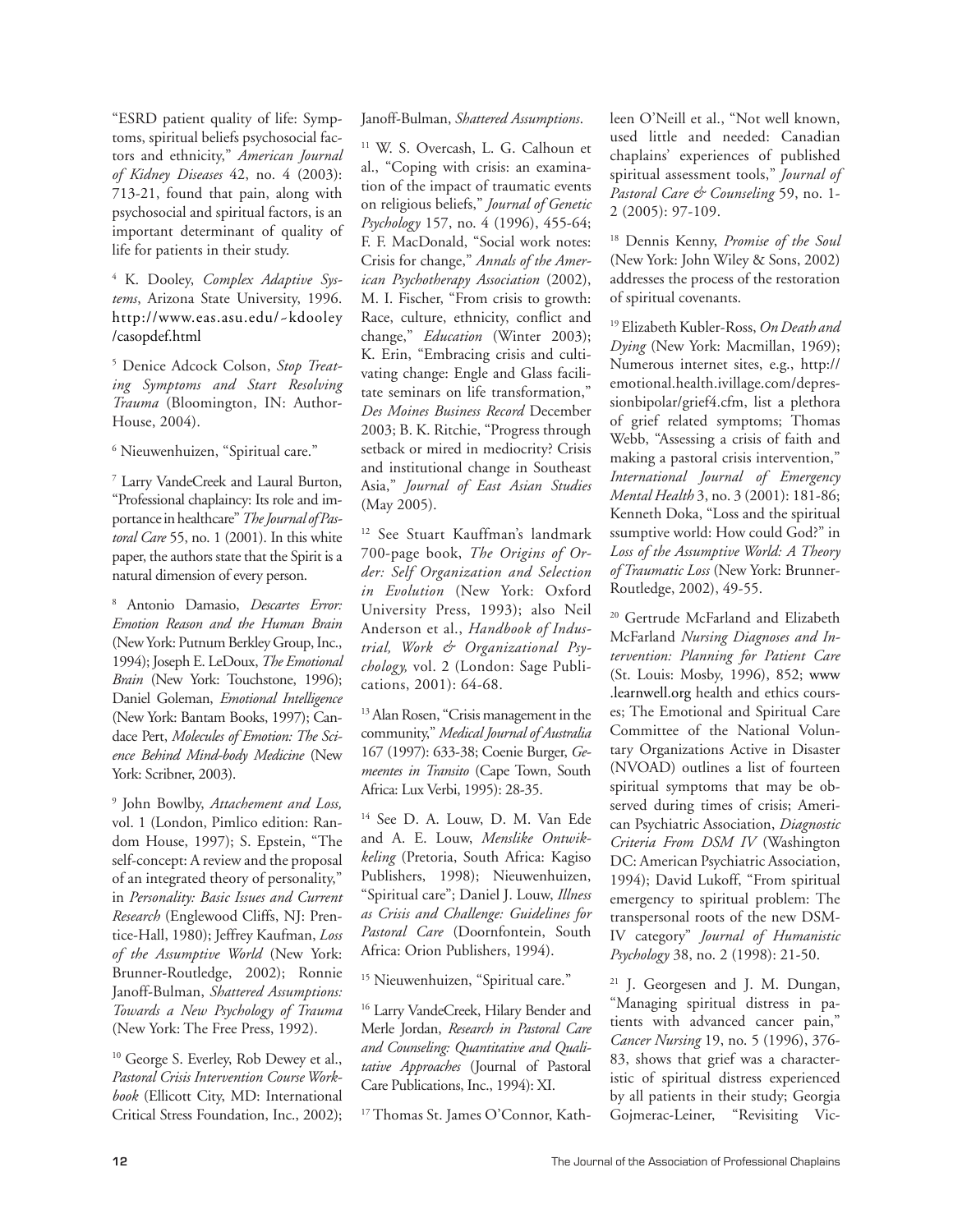tor Frankl: His contributions to the contemporary interest in spirituality and health," *Journal of Pastoral Care & Counseling* 59, no. 4 (2005); Victor Frankl, *Man's Search for Meaning: An Introduction to Logotherapy* (London: Hodder and Stoughton, (1982); Christine Kennedy, "Spiritual distress at life's end: Finding meaning in the maelstrom," *Journal of Pastoral Care and Counseling* 57, no. 2 (2003), 131- 41; L. H. Heyse-Moore, "On spiritual pain in the dying," *Mortality* 1, no. 3 (1996), 297-315, which regards meaninglessness, anguish, duality and darkness as the primary spiritual distress symptoms; Bartel, "What is Spiritual?" which provides a meta-analysis of what the author terms the five spiritual needs—love, faith, hope, virtue and beauty; spiritual suffering arises when these needs go unmet.

22 Laura Waters Jackson, "PAUSE for assessment: A multi-level long-term care assessment tool," *Journal of Pastoral Care & Counseling* 58, no. 1-2 (2004).

23 L. G. Seidl, "The value of spiritual health," *Health Progress* 74, no. 7 (Sep 1993): 48-50.

24 Janoff-Bulman, *Shattered Assumptions*; Craig A. Anderson, B. Lynn New and James R. Speer, "Argument availability as a mediator of social theory perseverance," *Social Cognition* 3, no. 3 (1985), 235-49; Rachel Naomi Remen, *My Grandfathers Blessings* (New York: Riverhead Books, 2000); Everley et al., *Pastoral Crisis Intervention.*

<sup>25</sup> Greg Ellis, Chris Piramelli et al. "Hypertension reduction through forgiveness training," *Journal of Pastoral Care & Counseling* 60, no. 1-2 (2006), 27-35.

<sup>26</sup> Carol Smucker, "A phenomenological description of the experience of spiritual distress," *Nursing Diagnoses* 7, no. 2 (1996), 81-91 showed that questioning or wondering is an integral part of the deconstruction process.

27 Ibid., also found a significant distinction between what she calls "breaking [and rebuilding] the web of life," which consists of three phases: falling apart, wondering and something beyond.

28 D. Edmonson, C. L. Park et al., "Deconstructing spiritual well-being: existential well-being and HRQOL in cancer survivors," *Psycho-Oncology* (2007), e-published ahead of print.

29 Webb, "Assessing a crisis of faith.

30 Lisa M. Wayman and H. Lea Barbato Gaydos, "Self-transcending through suffering" *Journal of Hospice and Palliative Nursing* 7, no. 5, (2005), 263-70; Wendy C. Budin, "Birth and death: Opportunities for self-transcendence," *Journal of Perinatal Education* 10, no. 2 (2001), 38-42; Harry R. Moody and David Carroll, *The Five Stages of the Soul* (London: Rider, 1997).

31 Vladimir Propp, *Morphology of the Folktale*, 2nd ed., trans. Lawrence Scott (Austin, TX: University of Texas Press, 1968).

32 Smucker, *Phenomenological.*

33 A. K. Siti-Nabiha and Robert W. Scapens, "Stability and change: an institutionalist study of management accounting change," *Accounting, Auditing and Accountability Journal* 18, no. 1 (2005), 44-73.

<sup>34</sup>George Handzo and Harold G. Koenig, "Spiritual care: Whose job is it anyway" *Southern Medical Journal* 97, no. 12 (December 2004), 1242-44; Paul W. Pruyser, *The Minister as Diagnostician* (Philadelphia: The Westminster Press, 1976).